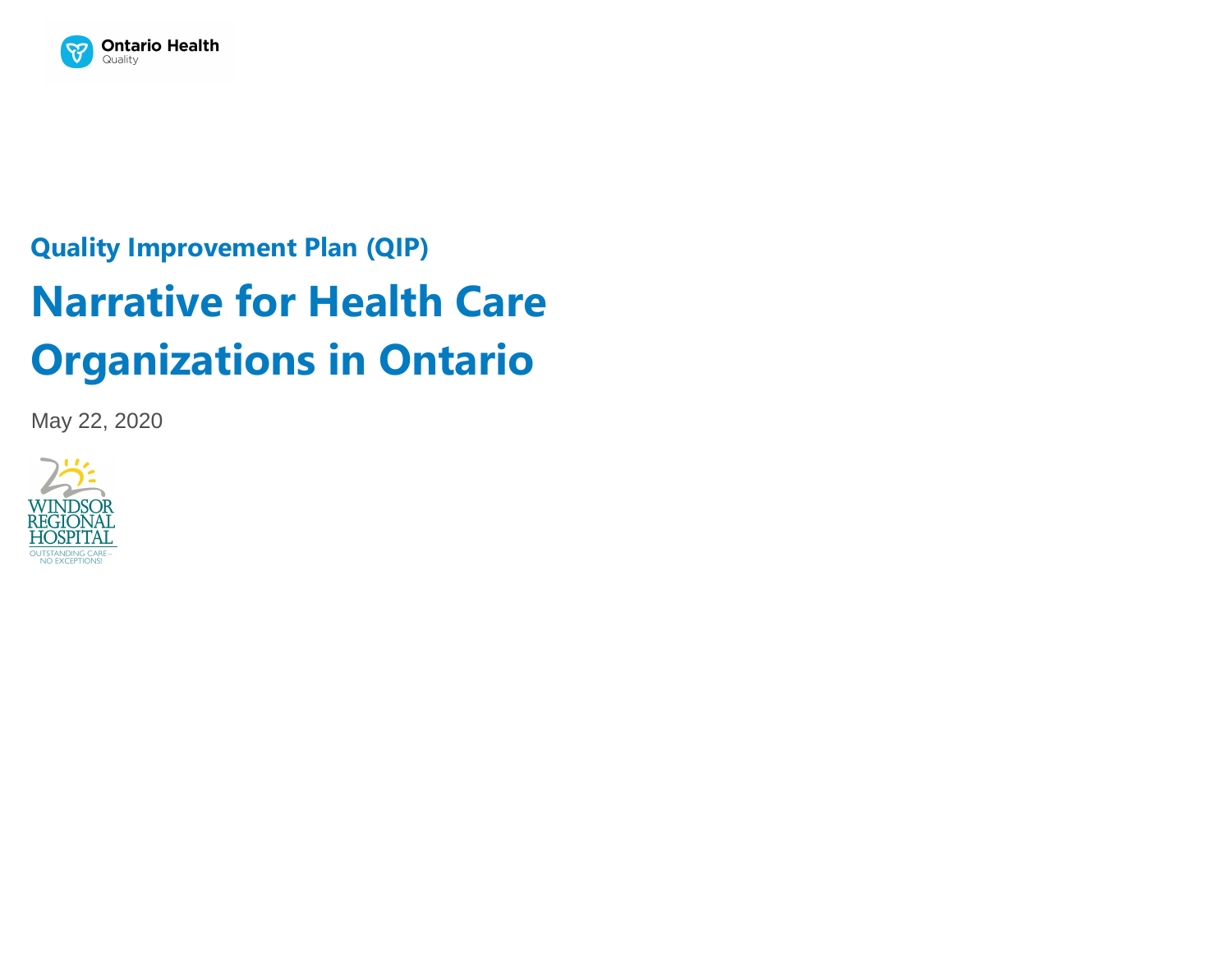#### **OVERVIEW**

Message from President & CEO, David Musyj.

Windsor Regional Hospital's (WRH) 2020/2021 Quality Improvement Plan (QIP) continues to build on our Vision of Outstanding Care… No Exceptions! The QIP aligns with the Health Services Accountability Agreement (HSAA), Ministry of Health, and Windsor Regional Hospital's newly updated Strategic Plan (2019- 2023). The QIP reflects the changing landscape of health care delivery under the newly structured Ontario Health and the creation of Ontario Health Teams. While the QIP and metrics were developed prior to COVID-19 captivating our world, we will forever be changed by this global pandemic. We recognize that while we are facing unprecedented times, our staff and patients continue to confront the challenges that present each day with courage and strength. Together we stay strong!

The QIP is based on a comprehensive assessment of opportunities to improve quality and safety and reflects quality themes that support our vision for a high performing health care system. The QIP builds on the plan from previous years with an ongoing commitment to improve in areas that have been the focus of quality improvement. Furthermore, the QIP focuses attention on areas that urgently require improvement province-wide including workplace violence and prevention, and ending hallway medicine by reducing Emergency Department wait times.

The QIP reflects Windsor Regional Hospital's overall mission to Deliver an Outstanding Patient Care Experience Driven by a Passionate Commitment to Excellence. The work of over 3800 staff,

521 physicians, and over 600 volunteers demonstrates compassion, commitment and excellence in the pursuit of our vision. As the President & CEO, I made the commitment to our patients and staff, "At the end of the day, no matter what campus a patient steps onto, their experience will be the same – Outstanding!"

The 2020/2021 QIP was vetted through various teams including: the Executive, the Patient and Caregiver Council, the Human Resource and Finance Committees, the Medical Advisory Committee (MAC), and the Quality of Care Committee of the Board who made the recommendation to the Board of Directors for approval.

The 2020/21 QIP sets aggressive targets with planned improvement initiatives to build on the successful processes and best practices of previous years. The objectives identified in this year's QIP reflect a multiyear strategy that support the tenets of a standardized operating model for our two acute care sites. This is important as WRH continues to move forward with the planning of a new single site acute care hospital.

Windsor Regional Hospital is committed to making improvements in a substantial way, focusing on all 10 of the hospital indicators (2 mandatory and 8 priority). The 20/21 QIP includes the following:

Mandatory Indicators

- Incidence of workplace violence
- Emergency Department wait time for an inpatient bed

Priority Indicators

- Alternative Level of Care (ALC) rate
- Average number of inpatients receiving care in unconventional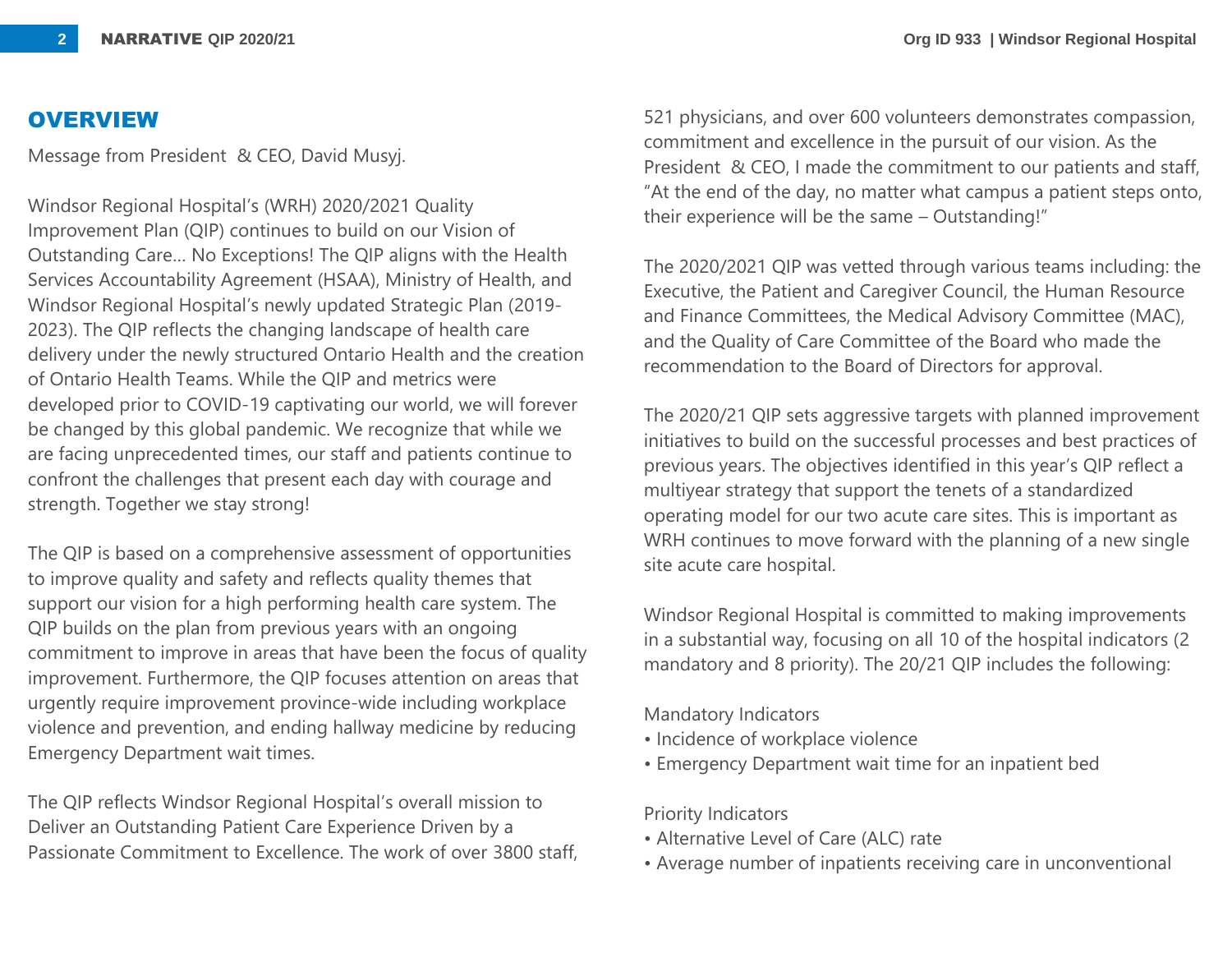#### spaces

- Discharge summary sent from hospital to community care provider within 48 hours of discharge
- Patient Experience Did you receive enough information when you left the hospital?
- Percent of complaints acknowledged to the individual who made a complaint within five business days
- Documented assessment of needs for palliative care patients
- Repeat emergency department visits within 30 days for mental health patients (New)
- Medication reconciliation at discharge

These indicators measure important areas for quality improvement, cultivating and supporting a culture of quality within our organization. Our change ideas are intended to result in performance improvement stimulating new ways of thinking about how to improve quality. The QIP inspires conversation about quality among our patient and family representatives, board members, leaders, physicians, clinical and non-clinical staff. Performance improvements are achieved by collaboration among sectors, research of best practices, consultation and support with our health care partners, review of our own data, setting ambitious targets, and most notably, feedback from staff, patients, and their families.

# **DESCRIBE YOUR ORGANIZATION'S GREATEST QI ACHIEVEMENT FROM THE PAST YEAR**

Following a thorough assessment of its services by surveyors from Accreditation Canada, Windsor Regional Hospital was awarded the highest designation possible – Accreditation with Exemplary Standing for the period of 2019-2023. Chief of Staff, Dr. Wassim Saad said, "This is an exceptional result and I congratulate our WRH

team for this achievement. Patient safety and quality is a neverending journey of improvement and we have more to accomplish. Our team should celebrate and be proud of this recognition – it truly is remarkable." The survey team spent the week of November 24, 2019 evaluating 2615 national standards, resulting in achieving an outstanding 99.8% compliance. I cannot be more proud of the WRH team and what they have achieved over the years, but most importantly, what they do on a daily basis. It is not easy for our team to provide Outstanding Care - No Exceptions in today's environment. However, they are doing it and being noticed for it – that is pretty special.

Responsible stewardship combined with innovative thinking has allowed WRH to make the best use of limited resources and implement improvement strategies that drive value and effectiveness in the provision of health care across our community. WRH, like other acute care hospitals in the province this past year, experienced surges in occupancy. This increased demand would typically result in OR cancellations, patients admitted to unconventional and overflow areas, and a drain on nursing resources. This past year, these challenges to patient care and patient flow were met with significant positive influences as a result of overall patient flow improvement initiatives. The introduction of Command Centers in 2017 located at both campuses - functioning as the central hub for systems communication, escalation and operational decision making from admission to discharge - have helped achieve positive results. The benefits of standardizing processes and implementing improvement initiatives were felt across the organization. The Command Centers are staffed with clinical and non-clinical staff. Three brief daily huddles (2 System Level and 1 Unit Level Patient Flow) occur to review the availability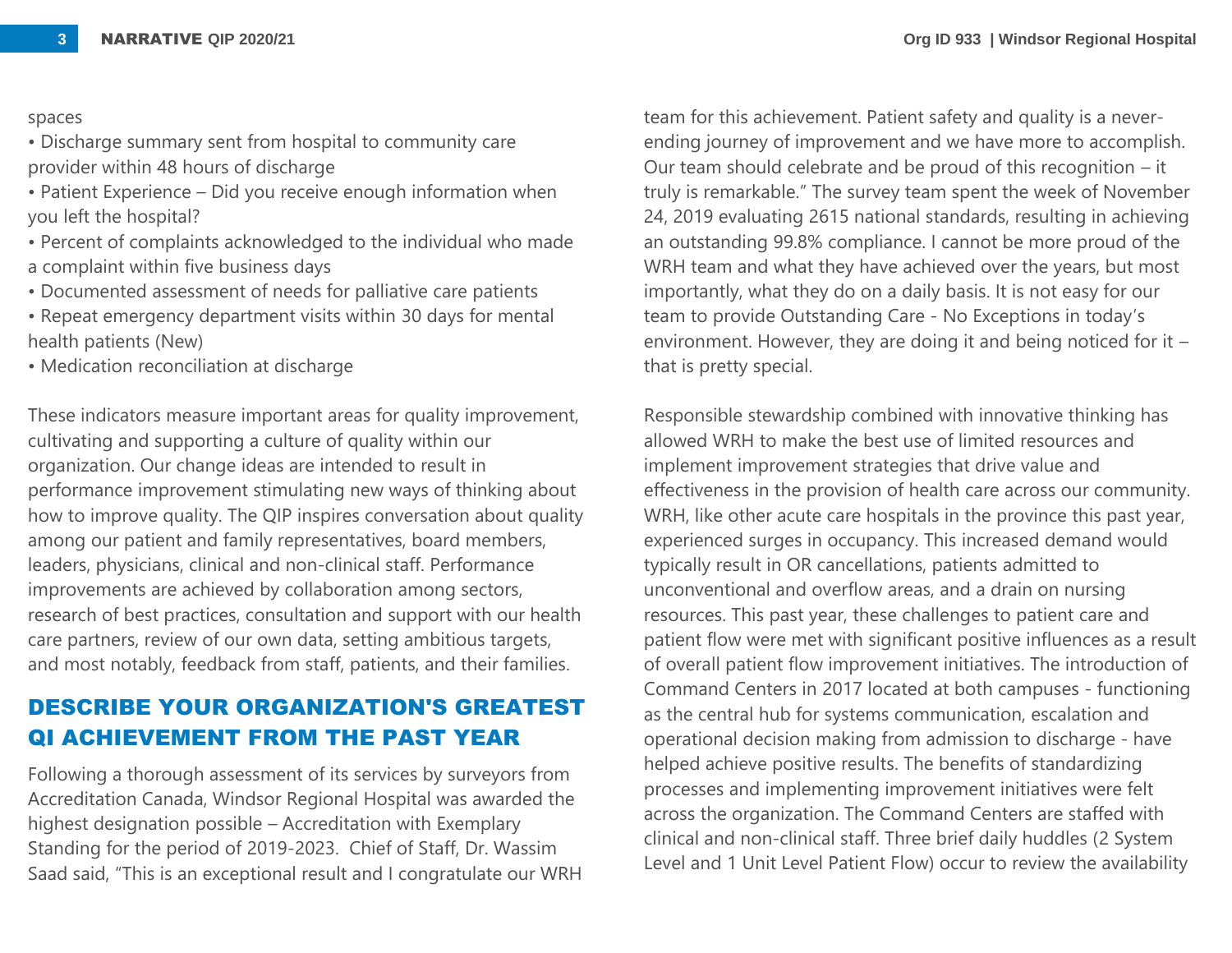of beds, overall capacity, system level issues, and specific patient issues regarding discharge barriers and delays. Karen McCullough, Chief Operating Officer and Chief Nursing Executive said, "Capacity issues started to improve when we began to predict patterns". While the focus of the patient flow improvement program has been on the Medicine Program, 2020 will focus on the Emergency Department and Mental Health.

WRH continues to experience a significant reduction in the number of patients designated as Alternate Level of Care (ALC). This has contributed to reducing 'hallway medicine' at WRH. As one of the top performers in the province, WRH's overall rate (7.0%) remains well below the provincial rate  $($  ~18%) and target (12.7%). Strategies including: the standardization of processes, early identification of discharge barriers and the daily review of all patients exceeding their expected date of discharge (EDD), helped to achieve these results. Furthermore, ongoing collaboration with our community partners and the utilization of enhanced community service plans through Home and Community Care - Intensive Hospital (IHH) to Home and IHH Rehabilitation services, helped sustain these positive results over time.

# **COLLABORATION AND INTEGRATION**

To further reduce wait times in the Emergency Department and respond to the issue of Hallway Medicine and patients awaiting a bed in unconventional spaces, WRH partnered with Emergency Medical Services (EMS) and Erie Shores Health Care (ESHC) to divert ambulances with patients assessed with minor complaints (CTAS 3, 4 and 5) to low volume emergency departments. The three Emergency Departments (both sites at WRH and one at ESHC) and EMS are in communication throughout each day to redirect

Emergency Department volume and ensure ambulances remain on the road to respond to calls in the community.

The results have been dramatic with respect to patients admitted and waiting in the Emergency Department as an Admit No Bed (ANB), and the time to an inpatient bed. Wait times for admitted patients has improved significantly. All the elements of the Patient Flow Improvement Program introduced in 2017 that include the Command Center, System and Unit Patient Flow Huddles, Assessment Bays, Standardized Process, EMS diversion, etc. have led to positive results creating more capacity and reducing wait times.

In addition, opioids remain a major public health issue. Accurate data collection and reporting is vital in evaluating this issue and developing strategies for the community. WRH continues to work closely with EMS and continues their partnership with the Windsor Essex County Public Health Unit to ensure the reporting of incidents for patients admitted to the Emergency Department as a result of an opioid overdose is accurate. Twice per month, hospital and public health officials validate the data to ensure its accuracy and support any public health reporting of these incidents.

# **PATIENT/CLIENT/RESIDENT PARTNERING AND RELATIONS**

Patient engagement is fundamental to the QIP's core objective of continually improving the care experience for our patients and their families. The Patient and Caregiver Council reviewed the QIP and provided feedback. The belief that partnerships among patients, families and health care providers are mutually beneficial to all parties is at the core of WRH's Patient and Caregiver Council (PCC).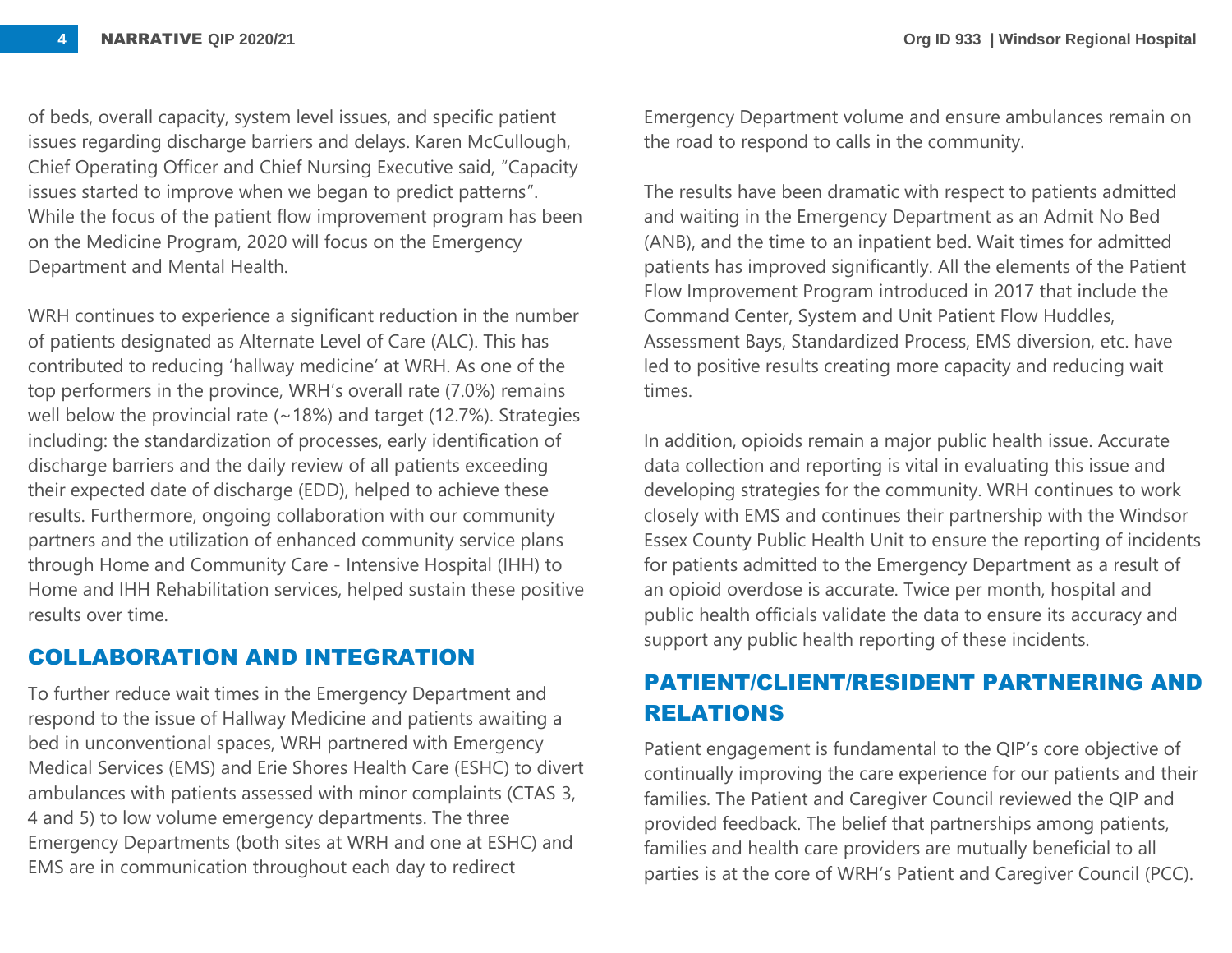Involving patients and their families in the care provided is embedded in the culture at WRH. The Patient and Caregiver Council provide insight to professional staff, nurses, and other health care providers to ensure that the highest level of care is delivered – always.

The goals of the Council are:

- Improve patient safety and the delivery of quality of care;
- Promote improvements in processes and services;
- Enhance communication with patients among hospital personnel;
- Improve navigation through and within the health care system.

WRH standardization and optimization (SOP) team includes patients as an important part of their process improvement initiatives. Patients provide important input in areas such as: mapping sessions to identify current process gaps, opportunities to redesign processes to eliminate 'waste'; redesigning patient education materials; attending hospital celebrations highlighting work done to date; sharing their involvement in newsletters / website / videos; and, testing new approaches through engagement in improvement team meetings.

When health care is perceived though the eyes of the patient and family and/or caregivers, research shows that the quality of care rises, costs decrease, provider satisfaction increases and the overall patient care experience improves. Patient satisfaction is one of the more difficult indicators to improve upon and can take years for an initiative focused on patient satisfaction to demonstrate improvement. It is important to consider both patient experience and patient satisfaction, and use the information gathered to design care and services that consistently and reliably deliver an ideal

patient experience. Patient satisfaction surveys were once the traditional method of filling out a paper based questionnaire and then mailing back the completed survey to NRC Health. In 2020/2021, we will continue to use an email version of our patient satisfaction surveys in addition to our traditional mailed survey, allowing patients two methods to provide feedback.

The Patient Experience Task Force at WRH ensures that patient and caregiver knowledge, values, beliefs as well as cultural backgrounds are incorporated into care planning to help inform decision making. Health care equity focuses on the health system's ability to provide equitable health care services. In 2014, Windsor Regional Hospital collaborated with Henry Ford Health System in Detroit, Michigan, and implemented AIDET training. AIDET (Acknowledge, Introduce, Duration, Explanation and Thank you) is a program that teaches staff to communicate with patients and their families as they do with one another and to be sensitive to cultural/social differences and reinforcing communication with vulnerable populations. This valuable training continues today. Since its introduction, over 2290 front line staff, leadership, volunteers, security staff, physicians and Emergency Medical Service (EMS) responders have received this training.

Several other initiatives at WRH demonstrate our commitment to engaging our patients. Every patient admitted to the hospital receives a Welcome Letter from the President and CEO, where patients are welcomed and provided with my personal phone number. Of the phone calls received, the majority (over 90%) are from grateful patients wanting to share their stories of gratitude about the care and compassion they received.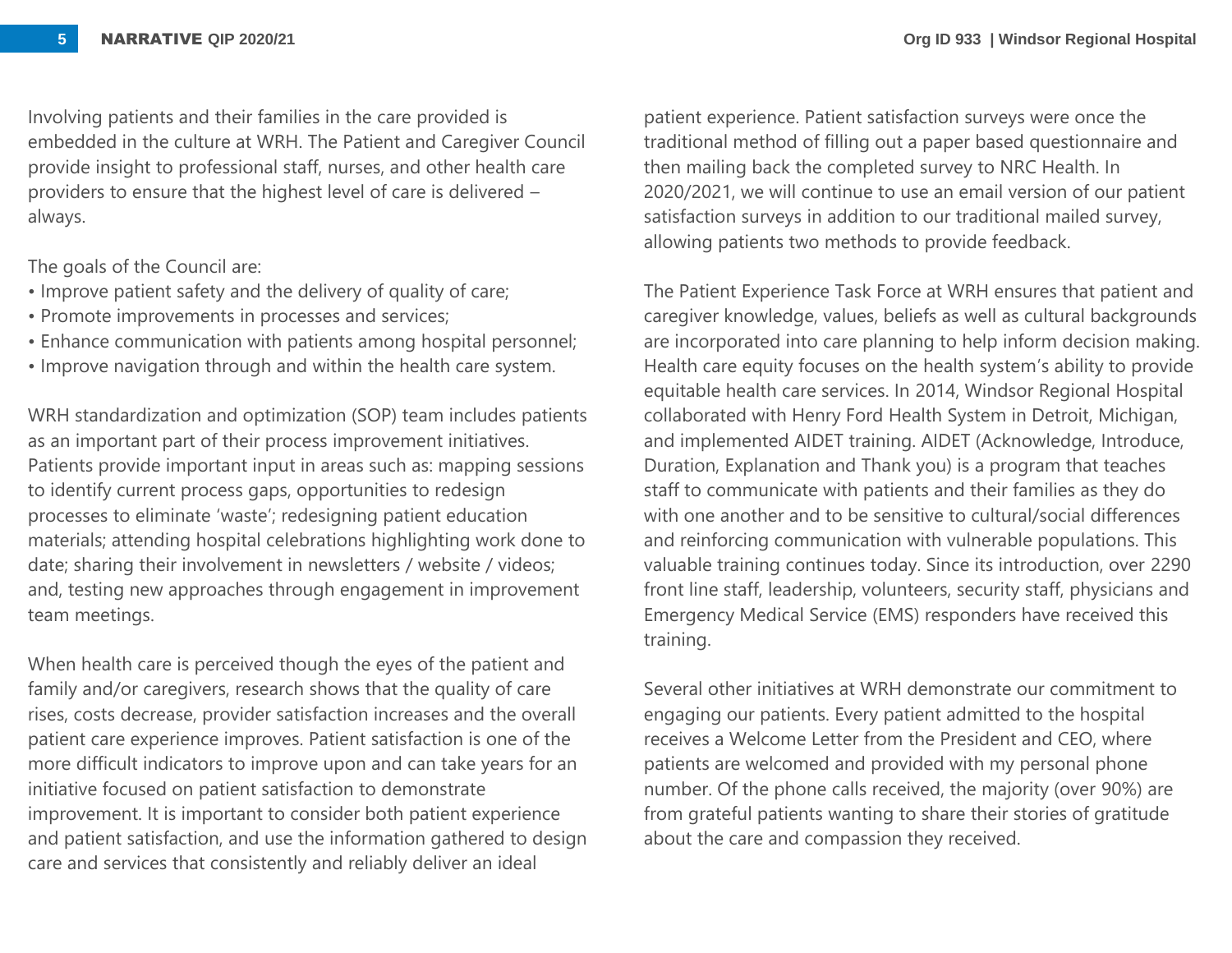Service Recovery is a program that strives to 'makes things right when they go wrong'. When services have failed, it is about doing what we can to resolve issues. Our patients have praised us for responding to their issues and resolving their complaints and concerns. Coffee cards and parking passes are examples of what is provided to patients as tokens of our commitment to this endeavor.

Our 'Well-Come Mat Program' continues to receive positive feedback from patients and their families. This program allows volunteers to visit every newly admitted patient to provide an orientation to the hospital, including information on patient directories, food services, parking, television services, and other patient related information.

Finally, the realignment of programs and services across Windsor's two acute care hospitals in 2013 provided the necessary first step toward the future of healthcare in our community and improved patient care with a new single site acute care hospital. For care to be truly patient centered, it must be coordinated, collaborative and integrated ensuring the right patient, receives the right care, at the right time. The realignment of services across acute and sub-acute provides greater integration between sectors. This will be further realized with the creation of Ontario Health Teams across the province. The goal is for healthcare to operate within an integrated healthcare system that will help ensure patients move from one care setting to another with fewer barriers. Healthcare is delivered by various providers including primary care, acute care hospitals, tertiary or sub-acute hospitals, long term care homes, public health and community health service providers. The realignment, and now the Ontario Health teams provides an opportunity for formalized connections to support coordinated and efficient care across the

continuum for residents. In this community, partnerships continue to be forged to create a complete system of care that is interconnected and works for every patient. This system-wide approach reinforces government supported initiatives toward more community-based care changing the demands and requirements of the acute health care service delivery system.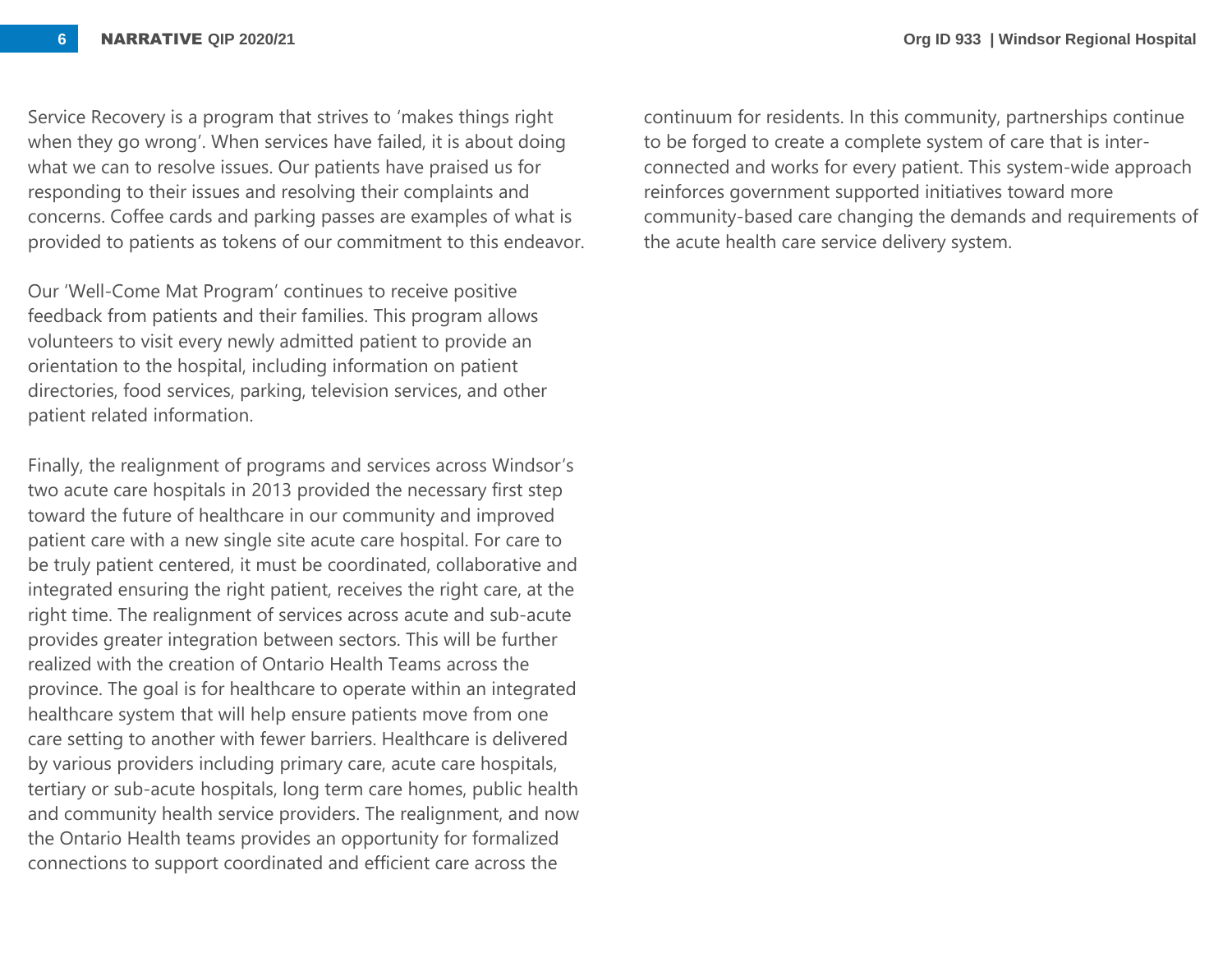## **WORKPLACE VIOLENCE PREVENTION**

Windsor Regional Hospital has a zero tolerance approach to workplace violence and is committed to providing a safe, healthy and secure work environment where the dignity and worth of every person is respected. WRH's 'Creating a Safe Workplace' Program is comprised of policies and procedures that address violence and include: Creating a Safe Workplace, Code White/Management of Aggressive and/or Violent Individuals; Flagging Patient Behavior Policy; Intimate Partner/Domestic Violence Policy and the Professional Staff – Creating a Safer Workplace Policy. These policies in addition to de-escalation techniques are introduced at all Hospital Wide Orientation sessions and reinforced with the Safe Workplace mandatory e-learn for all staff.

The Safe Workplace Bundles are unit specific and focus on assessment, prevention, investigation, and debriefing, and utilize safety huddles and care rounds to communicate to staff in real time. Additionally, WRH created our own workplace violence risk management form. This electronic form utilizes our existing risk management software and provides an easy and accessible alerting system for all staff. Staff from selected high risk areas such as the Emergency Department, Mental Health and Security, receive Nonviolent Crisis Intervention Training. The training emphasizes early interventions and nonphysical methods for preventing or managing disruptive behavior. Additionally, at one of our acute care sites, all staff, leadership and physicians wear a personal safety device that is a pressure activated and sends an alert when protection is needed, so security will know who, where and when to send help when it is most needed.

### **VIRTUAL CARE**

A virtualized and patient centric approach to care improves access to care and reduces costs. At WRH, virtual care allows patients and doctors to connect through two-way videoconferencing much like Skype or FaceTime. WRH utilizes the Ontario Telemedicine Network (OTN) which is a secure and encrypted network that protects patient privacy. Doctors have the ability to use cameras on site or log onto the OTNHub and connect to patients anywhere in the hospital or off site. This reduces stress and financial strain on patients that would otherwise need to travel into their doctors' offices. Greater access to care allows patients to remain in their community or hospital. This avoids unnecessary transfers of patients that are confused or are suffering from pain or an infection risk. If needed, preliminary tests such as labs or diagnostics are completed prior to the appointment and required assessments can be completed by a telemedicine nurse assigned to the patient. In 2019, WRH hosted 2109 events where patients were connected to a member of their clinical care team virtually.

#### **EXECUTIVE COMPENSATION**

To achieve system-level performance senior leaders and the board established solid performance measures tied to hospital and QIP priorities. As leaders, what we pay attention to, will get the attention of the entire organization. Ten (10) quality improvement indicators were selected for the performance based compensation and given a weighting.

The indicators include:

- Hospital Standardized Mortality Ratio;
- 7 Day All Cause Readmission for 7 Focus QBP's;